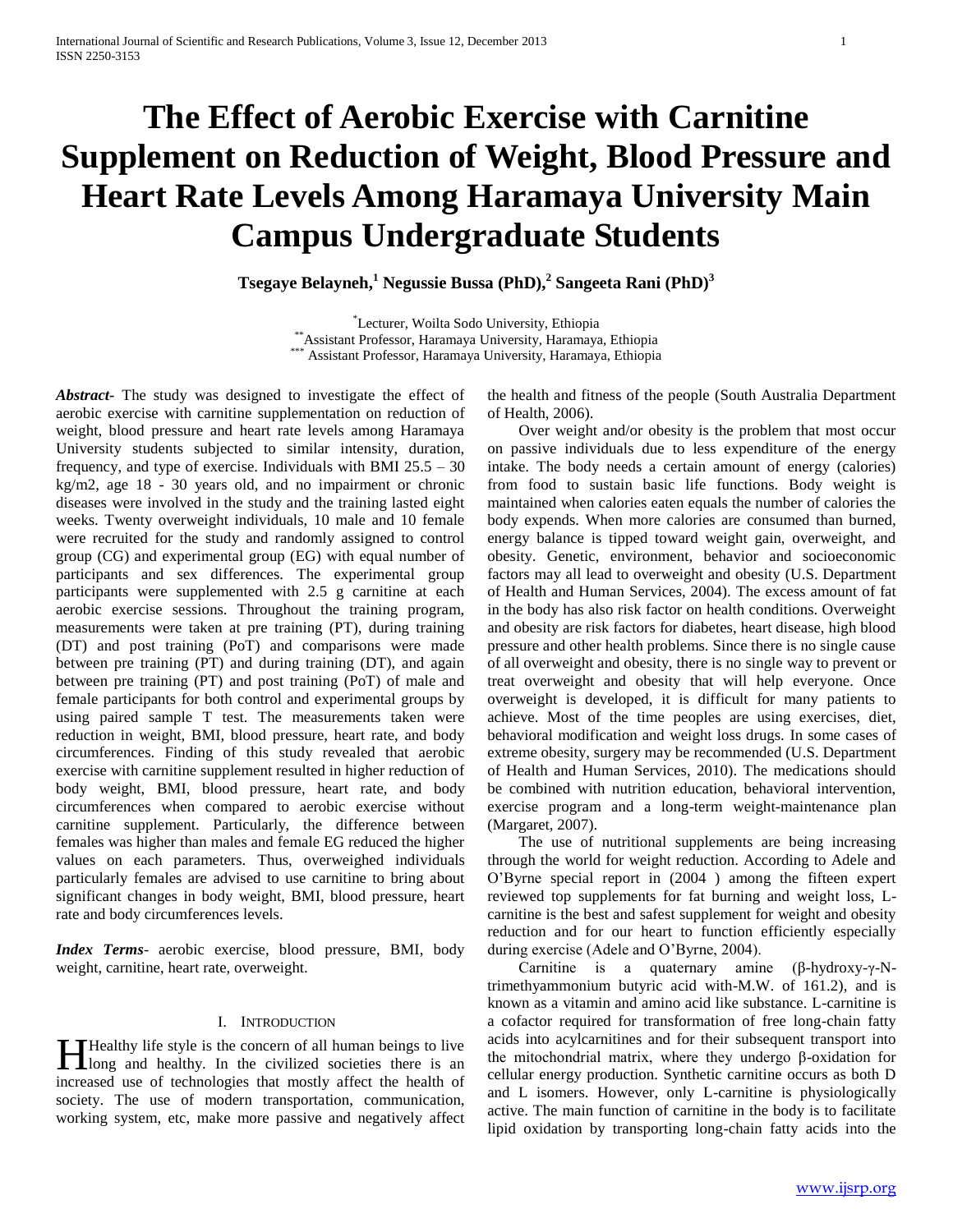inner mitochondria region where they undergo β-oxidation(Cha, 2008).

 A study done at Nottingham University, UK in (2006) indicated that the body uses carnitine to turn fat into energy. Specifically, carnitine is required for transporting long chain fatty acids and their derivatives into the mitochondria of cells(Stephens *et al*., 2007 ).

 In humans, carnitine is absorbed in the small intestinal mucosa by sodium-dependent active transport and by passive transport. In blood, carnitine does not need protein for a carrier, and is present in the free or acylcarnitine form. Experimental evidence suggests that the transport of long chain fatty acids into the mitochondria is a rate limiting step in fatty acid oxidation. During sustained low to moderate exercise, fatty acid oxidation increases to become the predominant energy source to muscles. The excess availability of carnitine for transport is so important at this time (Stephens *et al*., 2007).

 The supplemental carnitine has different benefits for human physiology. Studies have shown the effects of supplementing Lcarnitine on reducing obesity, blood glucose, blood pressure and increasing cardiac functions and exercise or specific metabolites performance. According to Flanagan (2010), L-Carnitine supplementation lead to improvements in several complications seen in uremic patients, including cardiac complications, impaired exercise and functional capacities, muscle symptoms, increased symptomatic intradialytic hypotension and erythropoietin-resistant anemia through normalizing the reduced carnitine palmitoyl transferase activity in red cells. However, they have yielded inconsistent results and the usefulness of carnitine as a functional food for weight loss in combination with aerobic exercise remains unknown (Flanagan *et al.,* 2010).

 In addition, there are different results of carnitine supplement related to human, particularly for production of energy from long chain fatty acid, for treatment of different diseases, and increasing exercise performance. Mostly the overweight and obese individuals are unable to practice exercise for long duration up to fat burning. There is also absence of best way of treating overweight and/or obesity and very few finding has been done on the interaction of carnitine with aerobic exercise for treatment of overweight and/or obesity, blood pressure and heart rate. Therefore, the purpose of this study is to investigate the effects of aerobic exercise with carnitine supplement on the reduction of weight, blood pressure and heart rate levels among Haramaya University main campus undergraduate students. The students were engaged in similar intensity, duration, frequency and type of exercise with the use of carnitine and without carnitine supplementation. The finding of this study has importance for Ethiopian who are overweight and/or obese to have best way of treatment for the problem.

 The general objective was to find out the effects of aerobic exercise with carnitine supplementation on reduction of weight, blood pressure and heart rate levels among Haramaya University main campus undergraduate students. The Specific objectives were to find out the effects of aerobic exercise with carnitine supplement on reduction of weight, to compare the effects that aerobic exercise with carnitine supplement has brought about on reduction of blood pressure and heart rate and to contrast the results that we obtain after supplementing carnitine on reducing weight, blood pressure and heart rate levels of the participants.

#### II. MATERIAL AND METHODS

## **The Study Design**

The study layout for this study was as the following table;

| Total sample      |                                                 |                                             |
|-------------------|-------------------------------------------------|---------------------------------------------|
| Treatment         | <b>Groups</b>                                   |                                             |
|                   | Control group (CG)                              | Experimental group (EG)                     |
| Supplement        | None                                            | L-carnitine                                 |
| Type of exercise  | Aerobic exercise                                | Aerobic exercise                            |
| Frequency         | 4days/week                                      | 4days/week                                  |
| Total duration    | 8 weeks                                         | 8 weeks                                     |
| Duration /session | 60 minute                                       | 60 minute                                   |
| Intensity         | Low-moderate $(40-60\% \text{HR}_{\text{max}})$ | Low-moderate $(40-60\%$ HR <sub>max</sub> ) |
| Exercise days     | Monday, Tuesday, Thursday, and Saturday         | Monday, Tuesday, Thursday, and Saturday     |
| Time of training  | Afternoon (4:30-5:30Pm).                        | Afternoon (4:30-5:30Pm).                    |

# **Table 1. The study design layout**

 The sample of the study that was selected with purposive sampling based on the criteria was grouped into two by the systematic random grouping method. The two groups were consisted of equal number of male and female. The supplement was figurella L-carnitine and the dose was 2.5gram/session for one subject. The supplement was administered orally in tablet form 15 minute before the training session with a cup of water. The exercise session was started with low intensity for one week for adaptation process and then transit to moderate intensity. Moderate exercise intensity was used for the rest of durations. The feeding habits of subjects were as usual without changing. Under this design the parameters that were studied were BMI (by weight and height), blood pressure and heart rate. The measurement was taken three times in eight weeks. That were before, during (after 4 weeks) and after the experiment.

#### **Sample Size and Sampling Techniques**

 Purposive sampling technique was used to select the sample with predetermined criteria's of the study. The criteria's were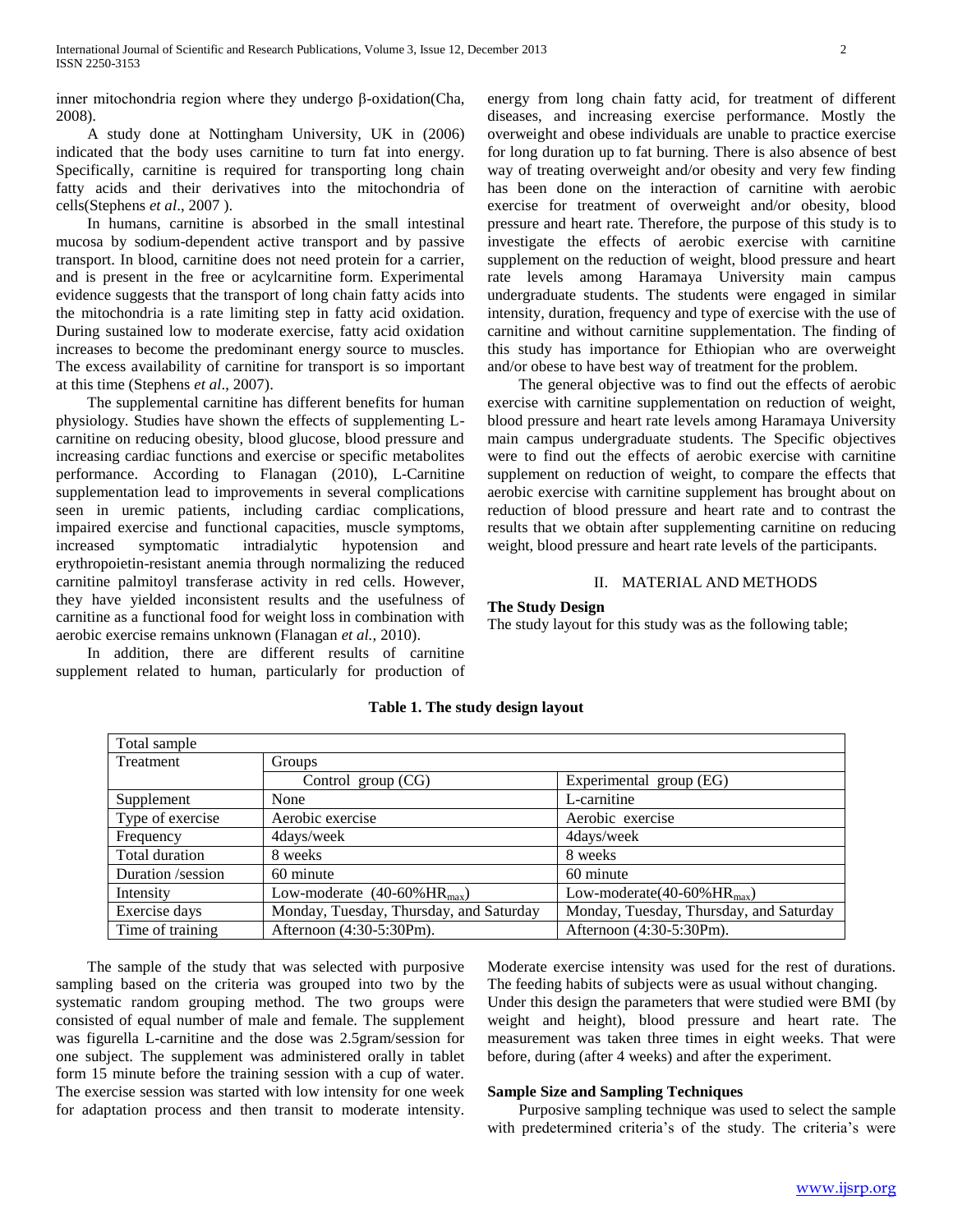being free from disability and chronic disease, the age (between 18 and 30 years old), BMI  $(25.5-30\text{kg/m}^2)$  and the person who were volunteer to participate. Based on the sampling technique and criteria's, 20 participants (men and women) with control group 10 (5 males and 5 females) and experimental group 10 (5 males and 5 females) participants were selected for the study. The two groups were matched by sex only. In the consideration of the age of participants, there was no significant difference between the two groups  $(22.80 \pm 1.93)$ , for experimental and  $22.67 \pm 1.87$  for control group).

#### **Experimental Measurements**

 The measurement of body height and weight was done using calibrated height-weight digital balance beam scale. The measurements were recorded in meter and kilogram respectively. The weight and height measurements were taken to calculate the percentage of total body weight and height ratio for determination of BMI. Then, it was calculated as the following; BMI (kg/m<sup>2</sup>) = weight (kg) / height (m<sup>2</sup>)

 Measurement of blood pressure and resting heart rate were taken at the brachial artery of arm by the use of calibrated digital blood pressure-pulse rate monitor. The measurement of exercise heart rate was used to measure the pulse rate of participants after

one minute exercise. Body circumference measurement was also to know the fat content of the body.

#### **Materials for Data Collection**

 The L-carnitine, calibrated balanced beam scale for weightheight measurement, meter for body circumference measurement, and calibrated digital blood pressure-pulse rate monitor were used in this study. The Haramaya University gymnasium and gymnasium materials were also used as the training place and materials for the study respectively.

## **Method of Data Analysis**

 The data collected from the study was analyzed using SPSS version 16 software. The paired sample t test was used for the study to compare pre-training, during training and post training measurements of all designed parameters at significance level p< 0.05. The comparisons were made between pre-training and during training, and between pre-training and post training.

#### III. RESULTS AND DISCUSION

**Body Height, Body Weight and BMI**

# **Table 2. Mean body height (m), body weight (kg), and BMI ( kg/m<sup>2</sup> ) for control and experimental groups of male and female participants**

| <b>Sex</b>     | <b>Parameters</b>                        | CG                                                                   |                                                               |                                                                | EG                                                            |                                                               |                                                                |  |
|----------------|------------------------------------------|----------------------------------------------------------------------|---------------------------------------------------------------|----------------------------------------------------------------|---------------------------------------------------------------|---------------------------------------------------------------|----------------------------------------------------------------|--|
| <b>Male</b>    | Body Height<br>Body Weight<br><b>BMI</b> | <b>PT</b><br>$1.66 \pm 0.05$<br>$74.88 \pm 5.17$<br>$27.11 \pm 1.23$ | DT<br>$1.66 \pm 0.05$<br>$72.88 \pm 5.74$<br>$26.31 \pm 1.51$ | PoT<br>$1.66 \pm 0.05$<br>$71.50 \pm 5.36$<br>$25.77 \pm 1.20$ | PТ<br>$1.72 \pm 0.05$<br>$82.98 \pm 9.57$<br>$27.93 \pm 1.66$ | DT<br>$1.72 \pm 0.05$<br>$80.74 \pm 9.30$<br>$27.14 \pm 1.61$ | PoT<br>$1.72 \pm 0.05$<br>$78.10 \pm 8.99$<br>$26.23 \pm 1.67$ |  |
| <b>Females</b> | Body Height<br>Body Weight<br>BMI        | $1.53 \pm 0.09$<br>$63.76 \pm 8.15$<br>$27.23 \pm 1.01$              | $1.54 + 0.08$<br>$63.18 \pm 7.99$<br>$26.63 \pm 1.56$         | $1.54 \pm 0.08$<br>$62.98 \pm 7.96$<br>$26.52 \pm 1.51$        | $1.62 \pm 0.09$<br>$75.52 \pm 10.88$<br>$28.76 \pm 1.31$      | $1.62 \pm 0.09$<br>73.38±9.97<br>$27.82 \pm 1.18$             | $1.63 \pm 0.08$<br>$70.90 \pm 9.72$<br>$26.72 \pm 1.33$        |  |

Note: CG= Control Group, EG=Experimental Group, PT=Pre Training, DT=During Training, PoT=Post Training, and all values are  $Mean \pm SD$ 

**Table 3. Comparison between pre training (PT) and during training (DT) of weight (kg) and BMI (kg/m<sup>2</sup> ) for control and experimental groups of both sexes after four weeks training.**

| <b>Sex</b>  | <b>Parameters</b> |      | $\mathbf{CG}$ |         | EG   |       |          |  |
|-------------|-------------------|------|---------------|---------|------|-------|----------|--|
|             |                   | MD   | Tcal.         | P-value | MD   | Tcal. | P-values |  |
| <b>Male</b> | Weight            | 2.00 | 3.14          | 0.04    | 2.24 | 4.71  | 0.01     |  |
|             | BMI               | 0.80 | 2.51          | 0.07    | 0.79 | 5.53  | 0.01     |  |
| Female      | Weight            | 0.58 | 3.79          | 0.02    | 2.14 | 4.32  | 0.01     |  |
|             | BMI               | 0.60 | 1.58          | 0.20    | 0.94 | 8.99  | 0.00     |  |

Note: CG= Control Group, EG=Experimental Group, MD= Mean Difference, Tcal.= T calculated, P- value= significance value at (p< 0.05), and T-tabulated= 2.13 for all groups.

 As shown from Table 4.1 and 4.2, there were significant differences between the measurements of PT and DT after four week training program. Both male and female participants of experimental group and control group showed significant (P<0.05) change in weight.

 The experimental group males lost 2.24 kg (3 %) and females lost 2.14 kg (3 %) whereas, the control group males lost 2 kg (3 %) and females lost 0.58 kg (1 %) within the four weeks training program. Female experimental group lost slightly more weight when compared to female control groups. This showed that more fat was burned in the experimental group than the control group and the use of carnitine supplement facilitates fat burning by transporting the long chain fatty acid in to the mitochondria for energy production.

 Height was taken for the calculation of BMI. But the change of this character was insignificant and it was not included in the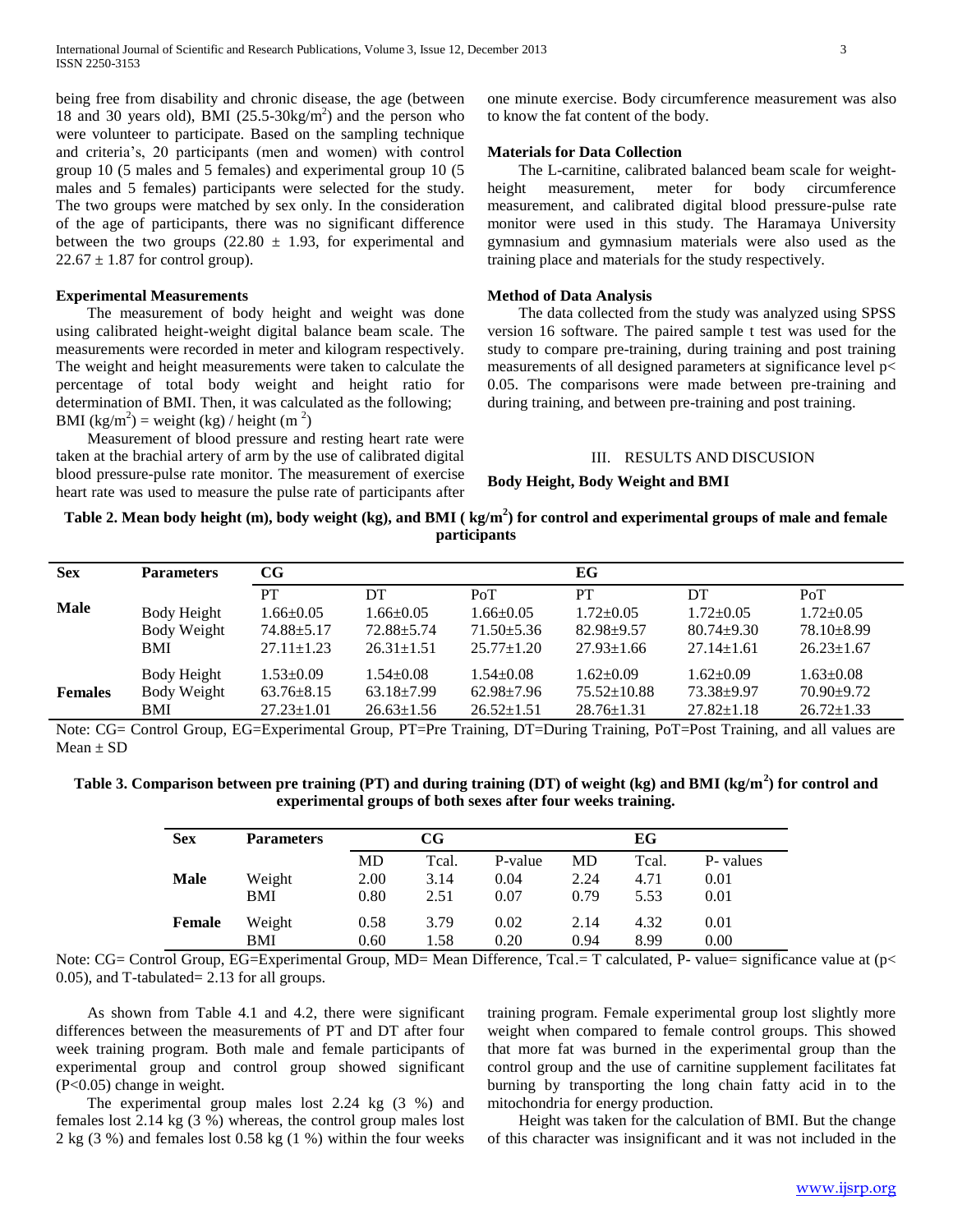tables for statistical analysis. Since weight reduction in control and experimental group was different, BMI also showed significant difference between the two groups. Significant reductions (P<0.05) were obserbed in the experimental group of both male and female participants than the control group. In experimental group males and females decreased 0.79  $\text{kg/m}^2$  and  $0.94 \text{ kg/m}^2$  respectively, of BMI within four week aerobic exercise and carnitine supplementation. On the other hand, control group males and females reduced the BMI of  $0.80 \text{ kg/m}^2$ and  $0.60 \text{ kg/m}^2$  respectively, in the four week aerobic exercise training. The reduction in BMI was increased in experimental group especially among female participants.

**Table 4. Comparison between pre training (PT) and post training (PoT) of weight (kg), and BMI (kg/m<sup>2</sup> ) for control and experimental groups of both sexes at the end of 8 week training.**

| <b>Sex</b>  | <b>Parameters</b> | $_{\rm CG}$ |      |          | EG   |       |          |
|-------------|-------------------|-------------|------|----------|------|-------|----------|
|             |                   | MD          | Tcal | P-values | MD   | Tcal  | P-values |
| <b>Male</b> | Weight            | 3.38        | 6.29 | 0.00     | 4.88 | 5.81  | 0.00     |
|             | <b>BMI</b>        | 1.34        | 5.38 | 0.01     | 1.70 | 7.37  | 0.00     |
| Female      | Weight            | 0.78        | 3.26 | 0.03     | 4.62 | 8.28  | 0.00     |
|             | BMI               | 0.71        | 2.00 | 0.12     | 2.04 | 27.79 | 0.00     |

Note: CG= Control Group, EG=Experimental Group, MD= Mean Difference, Tcal.= T calculated, P- value= level of significance at (p<0.05)and T-tabulated= 2.13 for all groups.

 As Table 4.1 and Table 4.3 showed, there was a significant difference on weight loss of control and experimental group within 8 weeks training program. At end of training male and female participants of experimental group who were taking exercise and carnitine supplement lost 4.88 kg (6 %) and 4.62 kg (6 %) respectively. The control group males lost 3.38 kg (4.5 %) and females 0.78 kg (1 %) of weight. Experimental group taking carnitine in addition to aerobic exercise showed more weight loss compared to the control group. Particularly the difference between females was very high. As a result of change in weight, BMI also changed significantly  $(p<0.05)$  in experimental group as well as control group of male participants. Experimental group males and females reduced 1.70 kg/m<sup>2</sup> and 2.04 kg/m<sup>2</sup> of BMI respectively. The control group males and females also decreased BMI 1.34 kg/m<sup>2</sup> and 0.71 kg/m<sup>2</sup> respectively.

The result showed that experimental group who took carnitine supplement and performed exercise reduced BMI more than the control group who was on exercise without any carnitine supplement. The female participants of experimental group lost more compared to control female participants. But within experimental group only slight difference was seen between male and female participants. This was due to the use of carnitine which activate acylCoAs metabolism and transporting long-chain FAs into the mitochondria for utilization energy substrate.

#### **Blood Pressure and Heart Rate**

| <b>Sex</b>  | <b>Parameters</b> | $_{\rm CG}$        |                   |                   | EG                 |                    |                    |  |  |
|-------------|-------------------|--------------------|-------------------|-------------------|--------------------|--------------------|--------------------|--|--|
|             |                   | PT                 | DT                | PoT               | PT                 | DT                 | PoT                |  |  |
|             | <b>SBP</b>        | $127.60 \pm 8.91$  | $117.20 \pm 1.92$ | $108.00 + 4.47$   | $131.80 \pm 8.79$  | $114.40 \pm 7.30$  | $112.20+9.07$      |  |  |
| <b>Male</b> | DBP               | $80.20 \pm 8.29$   | $71.40 + 6.77$    | 74.00+8.94        | $82.80 + 4.87$     | $72.20 \pm 12.32$  | $73.80 + 8.14$     |  |  |
|             | <b>RHR</b>        | $76.60 \pm 5.98$   | $72.60 + 6.47$    | $69.60 \pm 6.07$  | $76.80 \pm 12.46$  | $69.20 \pm 12.62$  | $64.40+9.63$       |  |  |
|             | <b>HER</b>        | $138.40 \pm 15.13$ | 129.60±6.69       | $126.40\pm 6.07$  | $129.60 \pm 15.13$ | $116.80 \pm 12.46$ | $109.60 \pm 10.43$ |  |  |
|             | <b>SBP</b>        | $115.40 \pm 6.27$  | $108.80+9.15$     | $107.20 \pm 5.22$ | $120.80 \pm 12.29$ | $110.40+9.61$      | $104.40 \pm 5.18$  |  |  |
| Female      | DBP               | $79.20 \pm 5.50$   | $68.80 + 8.35$    | $71.00+7.42$      | $81.00 \pm 13.17$  | $71.00 \pm 8.49$   | $71.00\pm 6.67$    |  |  |
|             | <b>RHR</b>        | $78.80 + 8.44$     | $72.20 \pm 3.90$  | $68.60 + 4.45$    | $87.60 \pm 6.69$   | $79.00 \pm 1.73$   | $73.60 \pm 6.02$   |  |  |
|             | <b>HER</b>        | $130.40 \pm 9.21$  | 128.80±9.55       | $122.40 \pm 6.69$ | $131.20 \pm 9.55$  | $116.80{\pm}4.38$  | $115.20 \pm 3.35$  |  |  |

Note: CG= Control Group, EG=Experimental Group, PT=Pre Training, DT=During Training, PoT=Post Training, SBP=Systolic Blood Pressure, DBP= Diastolic Blood Pressure, RHR= Resting Heart Rate, HER= Exercise Heart Rate, and the data in the form of  $Mean \pm SD$ 

 Table showed that the systolic blood pressure and diastolic blood pressure were significantly different between PT and DT after four week training. Blood pressure of the experimental group reduced more than the control group.

 Four week of training and carnitine supplementation reduced the mean value of experimental group by 17.40 mmHg and 10.40 mmHg for male and female participants respectively,

in systolic blood pressure, 10.60 mmHg and 10 mmHg for male and female participants respectively, in diastolic blood pressure. The control group also showed reduction of 10.40 mmHg in systolic blood pressure and 8.80 mmHg in diastolic blood pressure for males as well as 6.60 mmHg in systolic blood pressure and 10.40 mmHg in diastolic blood pressure for females.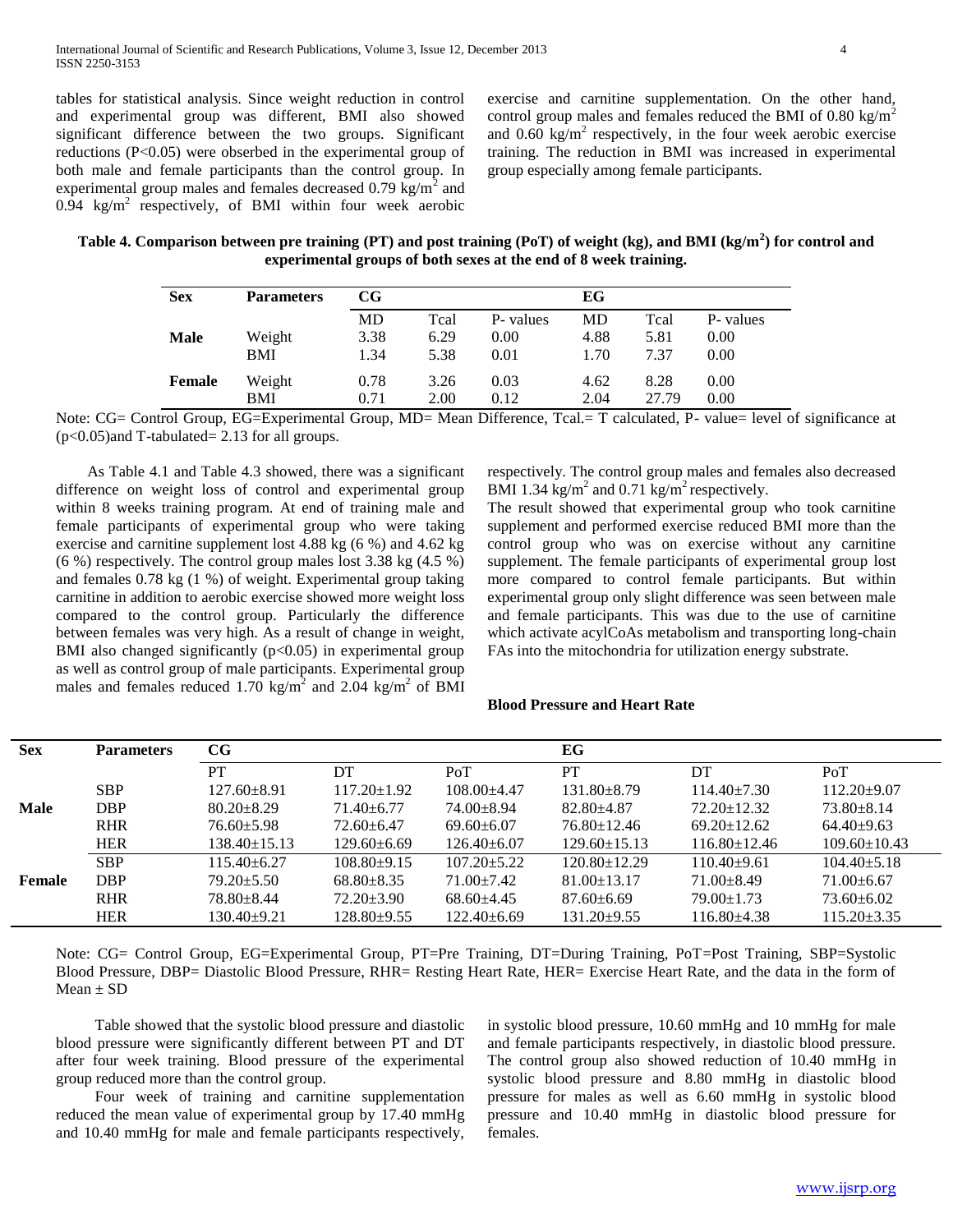The improvement in systolic blood pressure and diastolic blood pressure was higher in both sexes of the experimental group compared to the control group. But there was no more significant difference between male and female participants of experimental group within four week training program. This was because of carnitine supplement enhanced the function of heart as the fat composition of the body reduced due to the increased appearance of carnitine which facilitated the fat oxidation of the body.

 Heart rate also showed significant change in both experimental and control groups. Even though, the change was occurred in both groups more reduction in heart rate observed from the experimental group. That was 7.60 bpm for male and 8.60 bpm for female participants in resting heart rate and 12.80

bpm for male and 14.40 bpm for female participants in exercising heart rate with four week aerobic exercise and carnitine supplement in the experimental group. Whereas, the control group improved 4 bpm in resting heart rate and 8.80 bpm in exercising heart rate of male participants; as well as 6.60 bpm in resting heart rate and 1.60 bpm in exercising heart rate for female participants within four week aerobic exercise training. The experimental group reduced more in heart rate compared to control group. The difference based on sex wise was higher between females than males. This was due to carnitine supplementation which improved the heart ability/ capacity to pump blood efficiently and increased the size of blood vessels.

**Table 7. Comparison between pre training (PT) and post training (PoT) of systolic blood pressure (mmHg), diastolic blood pressure (mmHg), resting heart rate (bpm) and exercise heart rate (bpm) for control and experimental groups of male and female participants at the end of 8 weeks training.**

| <b>Sex</b>  | <b>Parameters</b> |           | $_{\rm CG}$ |          |       | EG    |          |
|-------------|-------------------|-----------|-------------|----------|-------|-------|----------|
|             |                   | <b>MD</b> | Tcal.       | P- value | MD    | Tcal. | P- value |
| <b>Male</b> | <b>SBP</b>        | 19.60     | 3.45        | 0.03     | 19.60 | 2.90  | 0.04     |
|             | <b>DBP</b>        | 6.20      | 2.50        | 0.07     | 9.00  | 2.30  | 0.08     |
|             | <b>RHR</b>        | 7.00      | 4.72        | 0.01     | 12.40 | 6.08  | 0.00     |
|             | <b>HER</b>        | 12.00     | 1.99        | 0.12     | 20.00 | 4.56  | 0.01     |
|             | <b>SBP</b>        | 8.20      | 4.63        | 0.01     | 16.40 | 4.42  | 0.01     |
| Female      | <b>DBP</b>        | 8.20      | 1.83        | 0.14     | 10.00 | 2.76  | 0.05     |
|             | <b>RHR</b>        | 10.20     | 2.09        | 0.11     | 14.00 | 9.23  | 0.00     |
|             | <b>HER</b>        | 8.00      | 2.39        | 0.08     | 16.00 | 4.00  | 0.02     |

Note: CG= Control Group, EG=Experimental Group, SBP=Systolic Blood Pressure, DBP= Diastolic Blood Pressure, RHR= Resting Heart Rate, HER= Exercise Heart Rate, MD= Mean Difference, Tcal.= T calculated, P- value= level of significance at (p< 0.05) and T-tabulated= 2.13 for all groups.

 The data (Table 5, Table 6 and Table 7) showed that systolic blood pressure and diastolic blood pressure were significantly reduced for male and female participants of both groups. In the experimental group reductions were shown in the mean value of systolic blood pressure 19.60 mmHg and diastolic blood pressure 9 mmHg for male participants. In female participants systolic and diastolic blood pressures reduced  $(p \le 0.05)$  mean value of 16.40 mmHg, 10 mmHg respectively after eight week of aerobic exercise and carnitine supplementation. Control group (only on aerobic exercise training) also reduced mean value of systolic blood pressure 19.60 mmHg and diastolic blood pressure 6.20 mmHg among males and 8.20 mmHg for both systolic and diastolic blood pressure of female participants at the end of eight week training program. The improvement of systolic and diastolic blood pressure showed in experimental group was more than the control group. Blood pressure improvements were observed in both groups because of the loss of body fat (body weight) in both groups. But, the difference in blood pressure between the two

groups was due to carnitine and increased loss of weight observed in the experimental group.

 Significant changes in heart rates were observed in both of experimental and control groups of male and female participants. In experimental (with aerobic exercise and carnitine supplement) group, males improved their mean value of resting and exercising heart rate by 12.40 bpm and 20 bpm respectively. In female participants of experimental group mean value of resting heart rate and exercising heart rate reductions were, 14 bpm, and 16 bpm respectively. In the control group resting heart rate and exercising heart rate were reduced by 7.00 bpm, and 12.00 bpm respectively in male participants and by 10.20 bpm, and 8.00 bpm respectively in female participants. Experimental group reduced more than the control group in resting heart rate and exercising heart rate in both male and female participants within eight week training program.

#### **Body Circumference Measurements**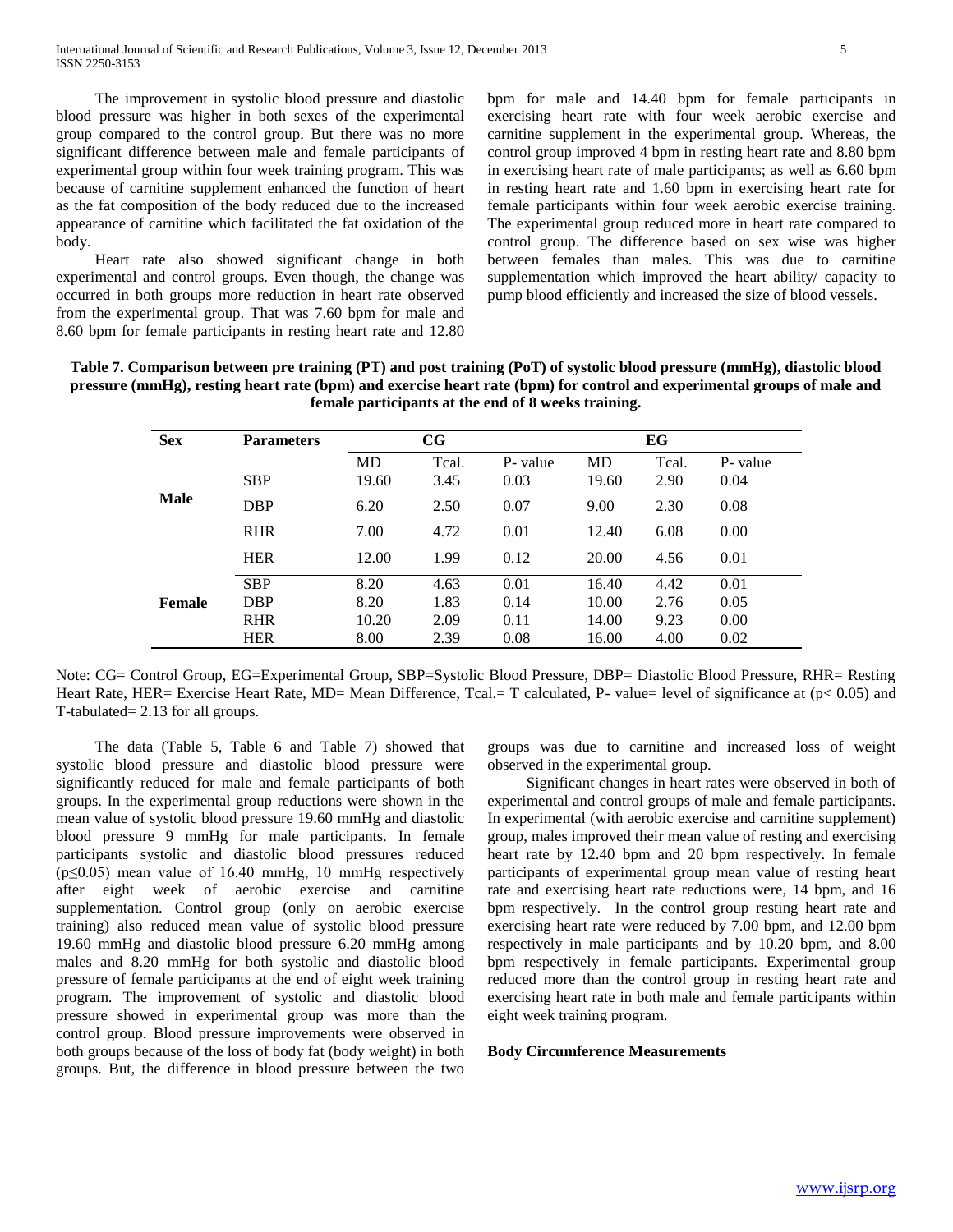| <b>Sex</b>  | <b>Parameters</b> | CG                |                   |                   | EG                |                   |                   |
|-------------|-------------------|-------------------|-------------------|-------------------|-------------------|-------------------|-------------------|
|             |                   | <b>PT</b>         | DT                | PoT               | <b>PT</b>         | DT                | PoT               |
|             | CC                | $120.60 \pm 1.82$ | $117.60 \pm 3.78$ | $115.20 + 2.77$   | $125.40 + 6.31$   | $122.60 + 6.27$   | $121.00 + 6.08$   |
|             | BC                | $31.40 \pm 1.14$  | $30.40 \pm 0.89$  | $29.40 \pm 1.14$  | $33.20 \pm 1.64$  | $30.60 \pm 1.95$  | $30.40 \pm 1.82$  |
| <b>Male</b> | WC                | $91.20 \pm 5.93$  | $88.20 \pm 5.12$  | $86.00 \pm 4.90$  | $96.00\pm4.30$    | $93.40 \pm 3.78$  | $91.80 \pm 3.83$  |
|             | HC.               | $104.60 \pm 3.21$ | $103.00 + 3.87$   | $100.00 \pm 2.35$ | $107.40 + 4.45$   | $105.40\pm4.39$   | $102.40 \pm 5.59$ |
|             | <b>WHR</b>        | $0.87 \pm 0.06$   | $0.86 \pm 0.04$   | $0.86 \pm 0.04$   | $0.89 \pm 0.03$   | $0.89 + 0.02$     | $0.90+0.03$       |
|             | TC                | $58.60 \pm 3.85$  | $56.40 \pm 3.51$  | $53.80 \pm 3.03$  | $58.80 + 4.44$    | $56.40 \pm 3.51$  | $54.20 + 4.09$    |
|             | CC                | $114.00 + 6.78$   | $108.80+9.15$     | $108.00 \pm 6.44$ | $120.60 \pm 3.43$ | $118.00 + 5.52$   | $115.40 \pm 3.91$ |
|             | BC                | $30.60 \pm 1.52$  | $29.20 \pm 1.92$  | $28.00 \pm 1.58$  | $32.80 + 2.17$    | $30.40 \pm 2.30$  | $28.80 \pm 1.30$  |
| Female      | WC                | $90.80 \pm 6.22$  | $87.40 \pm 8.29$  | $88.00 \pm 8.0$   | $104.80 \pm 5.72$ | $100.40 \pm 6.32$ | $96.80 + 4.38$    |
|             | HC.               | $106.80 \pm 5.63$ | $104.20 + 4.44$   | $103.60 + 3.97$   | $110.20 \pm 6.42$ | $108.20 \pm 7.60$ | $106.40\pm7.09$   |
|             | <b>WHR</b>        | $0.85 \pm 0.03$   | $0.84 \pm 0.05$   | $0.86 \pm 0.03$   | $0.95 \pm 0.05$   | $0.93 \pm 0.03$   | $0.91 \pm 0.04$   |
|             | TC                | $60.40 \pm 3.29$  | $58.00 \pm 2.55$  | $57.20 \pm 2.16$  | $65.00\pm4.12$    | $61.40 \pm 4.72$  | $58.80 \pm 3.70$  |

| Table 8. Mean of body circumference measurements (cm) for control and experimental groups of male and female |
|--------------------------------------------------------------------------------------------------------------|
| <i>participants</i>                                                                                          |

Note: CG= Control Group, EG=Experimental Group, PT=Pre Training, DT=During Training, PoT=Post Training CC= Chest Circumference, BC= Brachial Circumference, WC= Waist Circumference, HC= Hip Circumference, WHR= Waist to Hip Ratio, TC= Thigh Circumference and the data in the form of Mean  $\pm$  SD.

**Table 9. Comparison between pre training (PT) and during training (DT) of body circumferences (cm) for control and experimental groups of male and female participants after four weeks training.**

| <b>Sex</b> | <b>Parameters</b> |      | $_{\rm CG}$ |          |      | EG      |          |
|------------|-------------------|------|-------------|----------|------|---------|----------|
|            |                   | MD   | Tcal.       | P- value | MD   | Tcal.   | P- value |
|            | CC                | 3.00 | 2.74        | 0.05     | 2.80 | 8.63    | 0.00     |
|            | <b>BC</b>         | 1.00 | 2.24        | 0.09     | 2.60 | 14.00   | 0.00     |
| Male       | WС                | 3.00 | 4.24        | 0.01     | 2.60 | 7.20    | 0.00     |
|            | HC.               | 1.60 | 3.14        | 0.04     | 2.00 | 3.23    | 0.03     |
|            | <b>WHR</b>        | 0.02 | 1.78        | 0.15     | 0.00 | $-0.20$ | 0.85     |
|            | TC                | 2.20 | 3.77        | 0.02     | 2.40 | 7.67    | 0.00     |
|            | CC                | 5.20 | 8.92        | 0.00     | 2.60 | 2.53    | 0.07     |
|            | BC                | 1.40 | 2.75        | 0.05     | 2.40 | 9.80    | 0.00     |
| Female     | WС                | 3.40 | 2.26        | 0.09     | 4.40 | 7.33    | 0.00     |
|            | HC                | 2.60 | 1.91        | 0.13     | 2.00 | 1.91    | 0.13     |
|            | <b>WHR</b>        | 0.01 | 0.91        | 0.42     | 0.02 | 0.74    | 0.50     |
|            | TC                | 2.40 | 2.33        | 0.08     | 3.60 | 3.88    | 0.02     |

Note: CG= Control Group, EG=Experimental Group, CC= Chest Circumference, BC= Brachial Circumference, WC= Waist Circumference, HC= Hip Circumference, WHR= Waist to Hip Ratio, TC= Thigh Circumference, MD= Mean Difference, Tcal.= T calculated, P- value= significance value at  $(P< 0.05)$  and T-tabulated= 2.13 for all groups.

 Table 8 and 9 showed that there were changes in body circumferences of experimental and control groups except waist to hip ratio as a result of reduction of nominator and denominator (waist and hip).

 Within four week training program of the study male experimental group reduced the mean value of chest 2.80 cm, brachial 2.60 cm, waist 2.60 cm, hip 2 cm, and thigh 2.40 cm. The mean values of chest, brachial, waist, hip, and thigh decreased by 2.60 cm, 2.40cm, 4.40cm, 2 cm and 3.60 cm, respectively in female participants of experimental group within four week training program. Control group reduced the mean value of chest circumference 3 cm, brachial 1 cm, waist 3 cm, hip 1.60 cm and thigh 2.20 cm for male participants and chest 5.20cm, brachial 1.40cm, waist 3.40cm, hip 2.60cm and thigh 2.40cm for female participants with four week training program. The reduction of waist hip ratio was 0.02 cm and 0.01cm in male

and female control group and 0.02cm female experimental group, respectively. This was because of proportional reduction of waist and hip in both groups.

 In comparison, the male experimental group reduced slightly more in body circumferences than the male control group. There was no difference between female participants of experimental and control groups. There were slight differences between male and female participants of experimental group (males reduced more). These were because of carnitine supplementation increased the use of stored fat of the body by shuttling the long chain fatty acids into mitochondria when they converted into acylCoA from the body as a result of exercise.

 Manipulating the carnitine pool of skeletal muscle at rest, both physiologically and pharmacologically, had provided insight into the regulation of skeletal muscle fat and carbohydrate oxidation, both at rest and during exercise and the interchange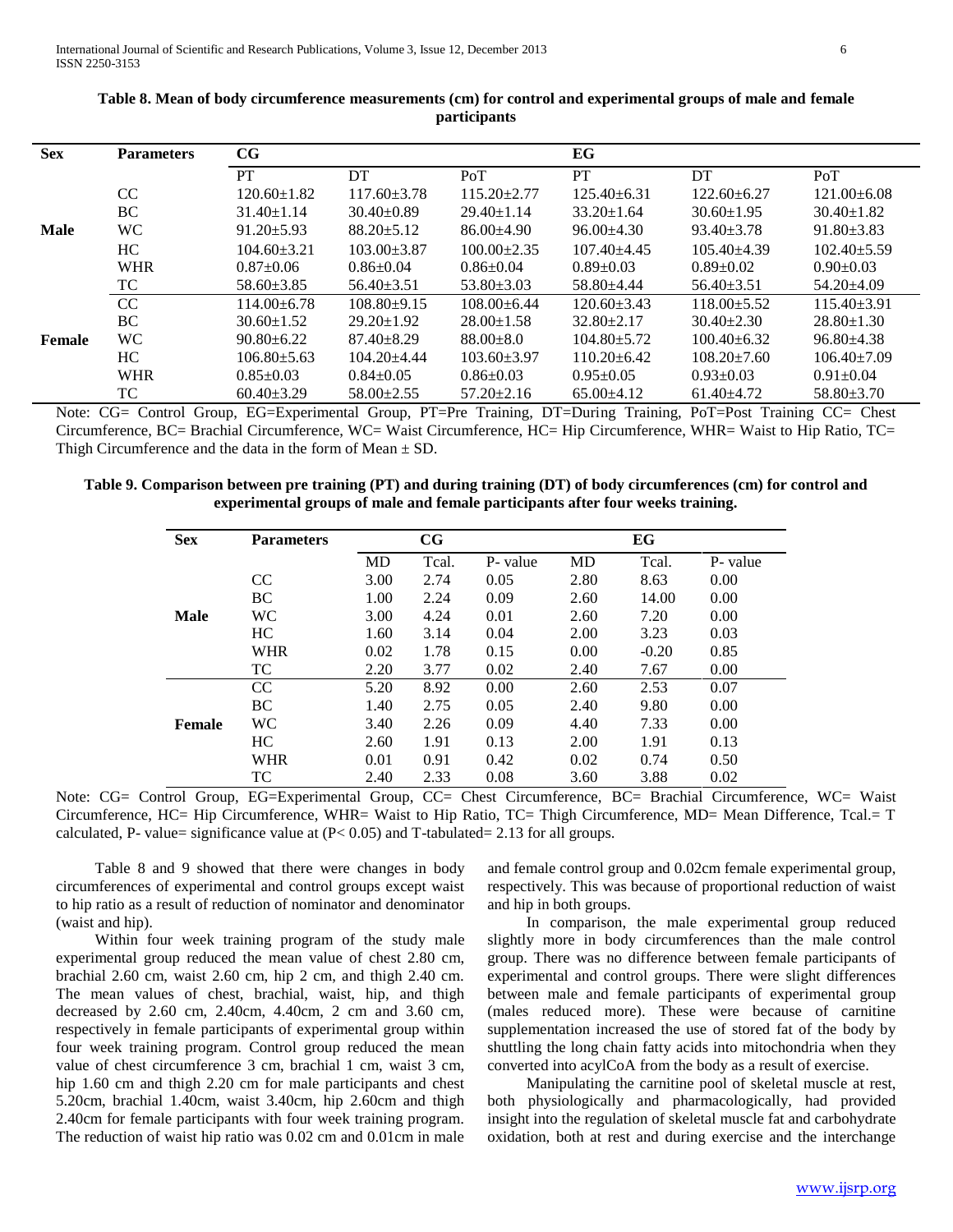between anaerobic and oxidative energy provision at the onset of exercise. Increasing muscle total carnitine content would indeed alleviate the decline in skeletal muscle fat oxidation seen during

incremental exercise in healthy individuals (Stephens *et al.*, 2007).

| <b>Sex</b>    | <b>Parameters</b> |      | $_{\rm CG}$ |          |      | EG      |          |
|---------------|-------------------|------|-------------|----------|------|---------|----------|
|               |                   | MD   | Tcal.       | P- value | MD   | Tcal.   | P- value |
|               | <sub>CC</sub>     | 5.40 | 5.01        | 0.01     | 4.40 | 8.63    | 0.00     |
|               | BC                | 2.00 | 6.33        | 0.00     | 2.80 | 14      | 0.00     |
| <b>Male</b>   | WC.               | 5.20 | 6.50        | 0.00     | 4.20 | 7.20    | 0.00     |
|               | HC                | 4.60 | 9.02        | 0.00     | 5.00 | 3.23    | 0.03     |
|               | <b>WHR</b>        | 0.01 | 1.73        | 0.16     | 0.00 | $-0.20$ | 0.85     |
|               | TC                | 4.80 | 6.00        | 0.00     | 4.60 | 7.67    | 0.00     |
|               | CC                | 6.00 | 6.71        | 0.00     | 5.20 | 7.84    | 0.00     |
|               | BC.               | 2.60 | 3.83        | 0.02     | 4.00 | 8.94    | 0.00     |
| <b>Female</b> | <b>WC</b>         | 2.80 | 2.26        | 0.09     | 8.00 | 6.14    | 0.00     |
|               | HC                | 3.20 | 3.00        | 0.04     | 3.80 | 3.41    | 0.03     |

| Table 10. Comparison between pre training (PT) and post training (PoT) of body circumference (cm) for control and |  |  |  |  |  |  |  |  |  |
|-------------------------------------------------------------------------------------------------------------------|--|--|--|--|--|--|--|--|--|
| experimental groups of male and female participants at the end of 8 weeks training.                               |  |  |  |  |  |  |  |  |  |

Note: CG= Control Group, EG=Experimental Group, CC= Chest Circumference, BC= Brachial Circumference, WC= Waist Circumference, HC= Hip Circumference, WHR= Waist to Hip Ratio, TC= Thigh Circumference, MD= Mean Difference, Tcal. = T calculated, P- value= significance value at  $(P< 0.05)$  and T-tabulated= 2.13 for all groups

WHR -0.01 -0.56 0.61 0.04 1.96 0.12 TC 3.20 3.30 0.03 6.20 5.36 0.01

Table 9, and 10 showed significant  $(p<0.05)$  difference between PT and PoT measurements occurred in the chest, brachial, waist, hip, and thigh circumferences of experimental except the waist hip ratio which was not significant. In the control group there were also significant changes except the waist hip ratio.

 Throughout the program the reduction of body circumferences in female experimental group was more than the female control group except waist hip ratio. In experimental group females reduced the mean value of chest (5.20 cm), brachial (4 cm), waist (8 cm), hip (3.80 cm), and thigh (6.20 cm) where as males reduced the mean value of chest (4.40 cm), brachial (2.80 cm), waist (4.20 cm), hip (5 cm) and thigh (4.60 cm) within full training program (eight week). In control group, females reduced the mean value of chest circumference (6 cm), brachial (2.60 cm), waist (2.80 cm), hip (3.20 cm) and thigh (3.20 cm) throughout the training program and male participants reduction was chest (5.40 cm), brachial (2 cm), waist (5.20 cm), hip (4.60 cm) and thigh (4.80 cm) throughout the training program. The reduction of waist hip ratio was not significant  $(p<0.05)$  in both groups.

 In comparison the reduction of body circumference measurements in experimental group was slightly greater than control group specifically among female participants. Great difference was observed around waist and below that of the body parts where more fat was accumulated. Even though, all participants of this study were overweight, the percentage of body fat in females is more than the males by nature and this created the difference between the male and female participants of experimental group. These differences were the result of increased utilization of supplemented carnitine in female experimental group by the presence of more body fat and lower body carnitine due to lower lean mass that synthesis carnitine in nature. From puberty to adulthood, plasma carnitine concentrations in males increased and stabilized at a level that was significantly higher than those in females. This suggested that sex hormones had a role in the regulation of carnitine plasma concentrations and supplementation was more effective in females (Vaz and Wanders, 2002).

# IV. CONCLUSION

 In fact of the experimental result of the study, the following conclusions were made; Supplementation of carnitine combined with aerobic exercise increased the rate of reduction of weight and BMI significantly and females were more benefited. As a result of improving the functional capacity of heart muscles due to carnitine supplement, blood pressure improved in the experimental groups of male and female participants better than control group. The result of this study indicated that carnitine supplement combined with aerobic exercise is more efficient to improve the heart rate level. Considerable differences have been observed between experimental and control group in the reductions of body circumference measurements; experimental group showed greater reduction compared to control group especially in case of females.

#### **REFERENCES**

- [1] Adele S. and J. O'Byrne, 2004. Fat loss supplement under the microscope. 15 expert reviews and ratings on today's most popular fat/ weight loss supplements. 33p.
- [2] Cha, Y., 2008. Effects of L-carnitine on obesity, diabetes, and as an ergogenic aid. Asia Pac J Clin Nutr., 17 (S1): 306-308.
- [3] Flanagan, L. J., P. A. Simmons, J. Vehige, M. D. Willcox and Q. Garrett, 2010. Role of carnitine in disease. Nutrition and metabolism journal, 7: 1- 14.